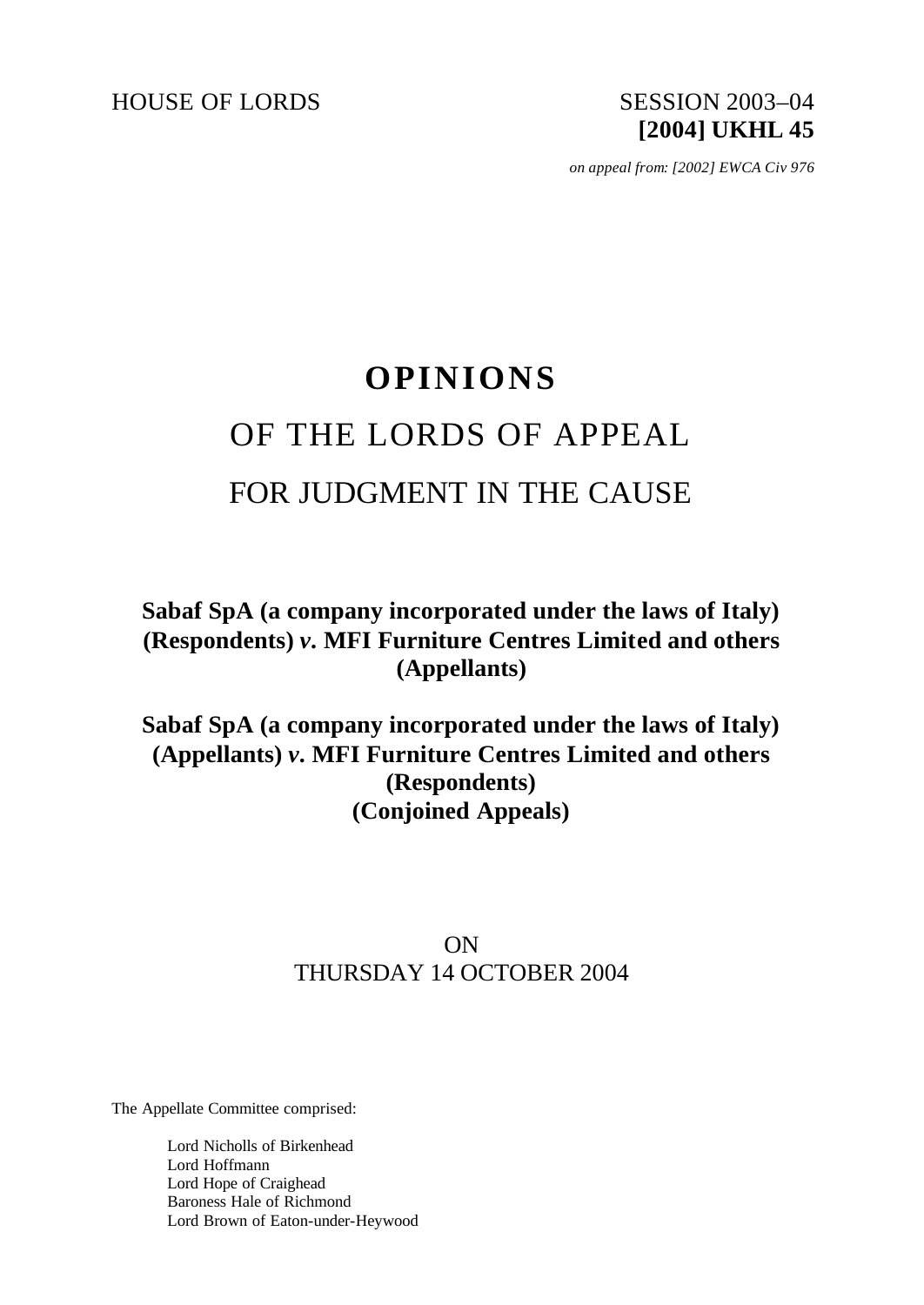#### **HOUSE OF LORDS**

#### **OPINIONS OF THE LORDS OF APPEAL FOR JUDGMENT IN THE CAUSE**

## **Sabaf SpA (a company incorporated under the laws of Italy) (Respondents)** *v.* **MFI Furniture Centres Limited and others (Appellants) Sabaf SpA (a company incorporated under the laws of Italy) (Appellants)** *v.* **MFI Furniture Centres Limited and others (Respondents) (Conjoined Appeals)**

**[2004] UKHL 45**

#### **LORD NICHOLLS OF BIRKENHEAD**

My Lords,

1. I have had the advantage of reading in draft the speech of my noble and learned friend Lord Hoffmann. For the reasons he gives, with which I agree, I would allow this appeal and dismiss the cross-appeal.

#### **LORD HOFFMANN**

My Lords,

2. SABAF Spa ("SABAF") was the proprietor of a United Kingdom patent GB 2,100,411 for a burner for gas cookers and hobs. The application was filed on 12 June 1981 and the patent expired on 11 June 2001. In these proceedings it alleges that Meneghetti Spa ("Meneghetti") infringed the patent during its term by importing infringing products into the United Kingdom. Meneghetti counterclaims for a declaration that the patent was invalid because the invention was obvious. Laddie J held that Meneghetti had imported the products but that the patent was invalid. The Court of Appeal (Peter Gibson, Jonathan Parker and Longmore LJJ) [2002] EWCA Civ 976; [2003] RPC 264 held that the patent was valid but that Meneghetti had not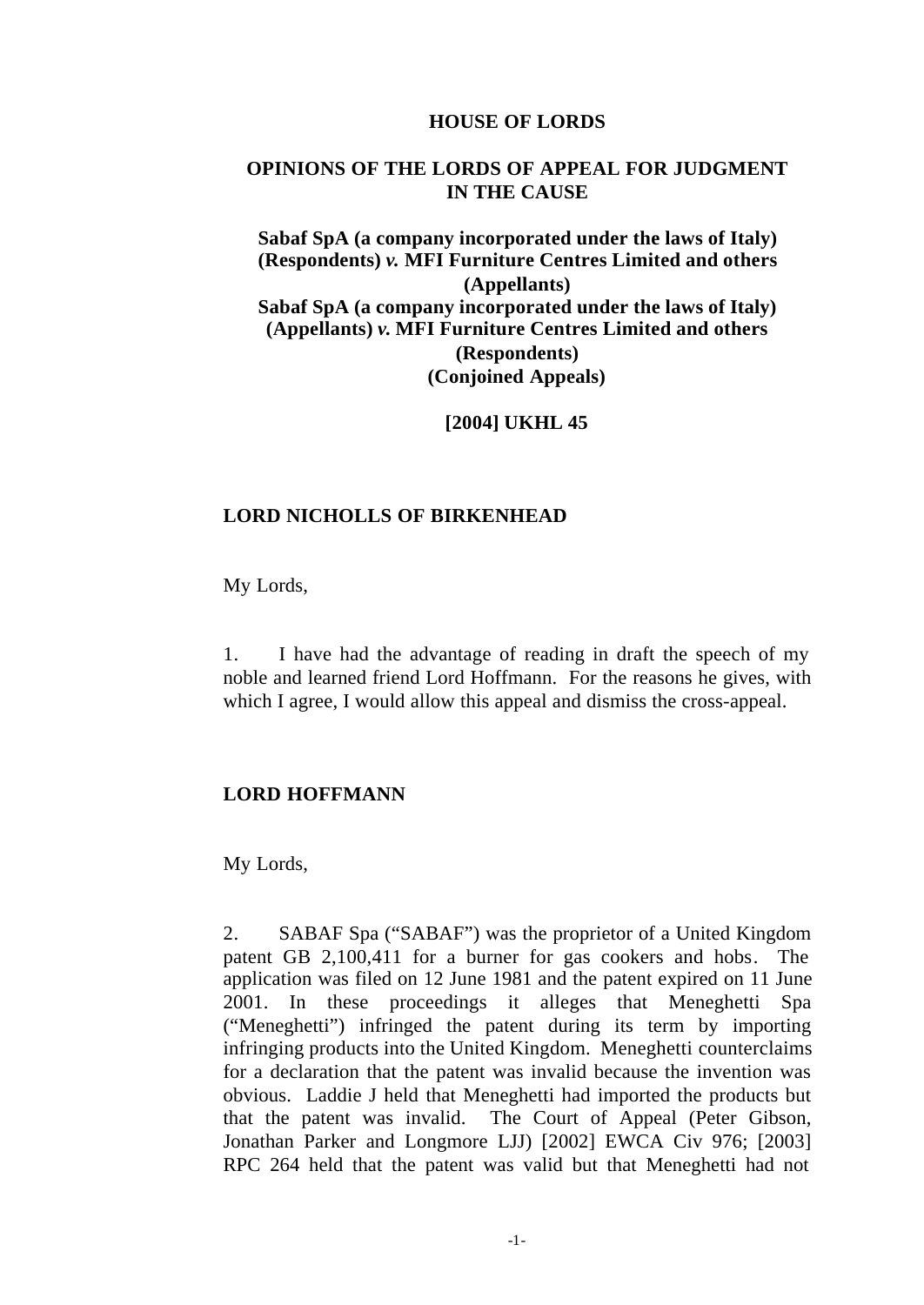imported the products. I shall first address the validity of the patent and then the question of importation.

# *The invention*

3. During the first half of the l ast century, gas cookers consisted of a single unit with an oven below and a hob and grill above. The introduction of the eye level oven and work surface hob as separate units made it desirable for the hob and its burners to take up as little vertical space as possible and not intrude into the space below. The problem for designers was how to combine this obviously desirable goal with the functional needs of the burner.

4. The air surrounding a pure gas flame provides insufficient oxygen to enable it to burn steadily, especially when there is a pot sitting over the flame. It is therefore necessary to mix the gas with air before it is ignited. In addition, its pressure must be sufficient to expel it through the holes in the burner in a steady stream. In an old gas cooker, both of these requirements were met by the use of a tube which passed horizontally below the hob and then turned upwards to connect with the burner. The tube had an inlet for air to be drawn in and entrained by the gas flow. It also had a slight flare, that is to say, the passage along which the mixed gas and air flowed increased in diameter along the direction of flow. This slowed down the stream of gas and therefore, by a conversion of kinetic into potential energy known as the "Venturi effect", increased its pressure.

5. The pipe was a substantial piece of hardware taking up space beneath the hob. The specification of the patent in suit described the disadvantages of such burners:

"they are relatively tall, for which reason they are not suitable or cannot be used for hobs which must have the most compact and flat structure possible. Furthermore in burners of the known type the channels for the primary air intake always lead downwards, more specifically below the hob, or towards the oven, in the case of cookers provided with an oven, or towards a chamber or in any event towards the intakes provided for the purpose below the hob. In addition to this the fitting and centering of burners of the known type is rather laborious and difficult,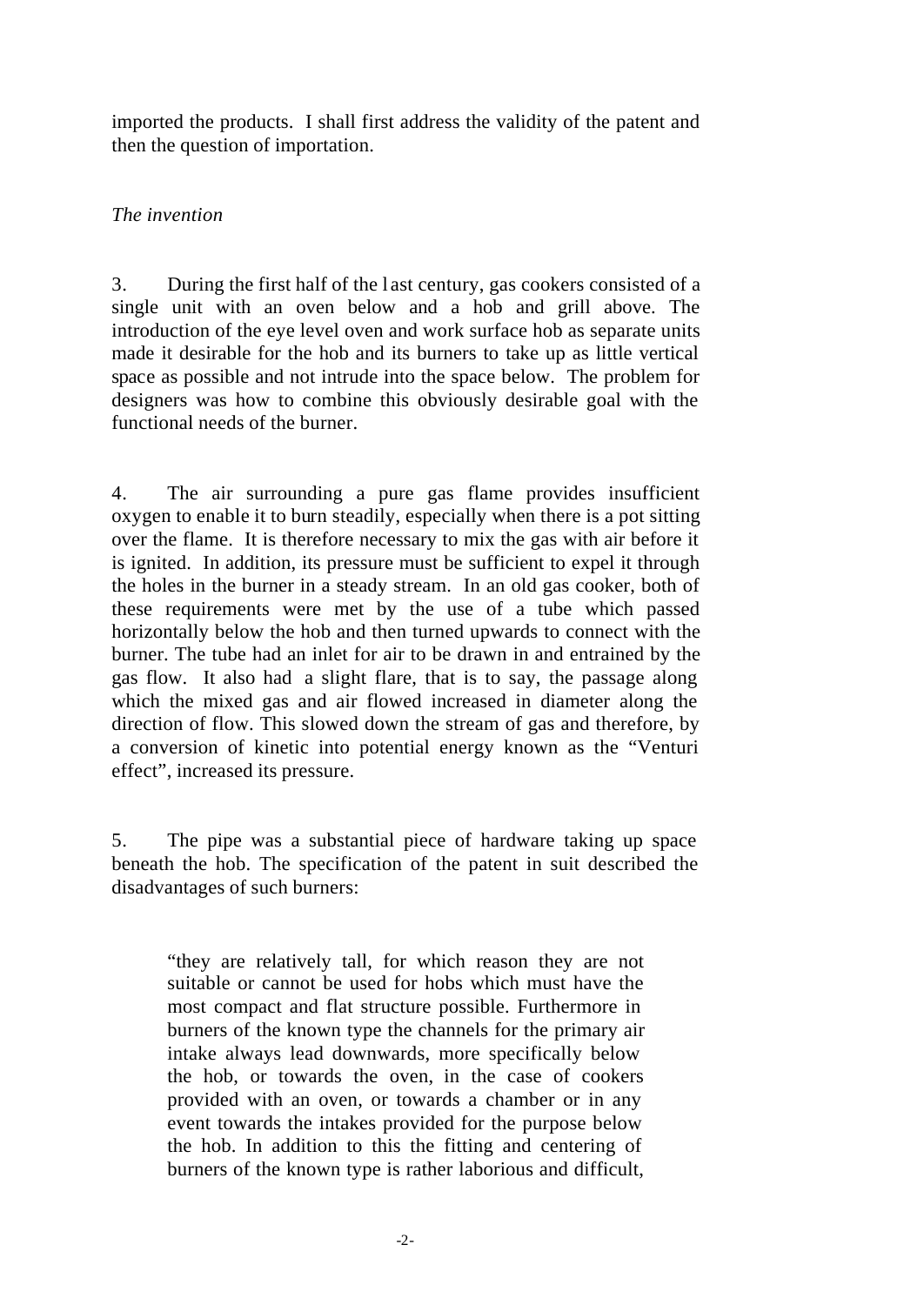and once fitted the burners have little stability and are therefore susceptible to undue movement. Thus they are fitted in such a way that access to and dismantling of the needle and gas injector, when necessary, requires the removal or lifting of the top plate of the appliance or the removal of the front, with the result that the operation is never easy and convenient."

6. An object of the invention was therefore said to be "to provide a gas burner of very low height which can therefore be used with advantage in hobs which must be flat". This was to be achieved by enabling both the air intake and the Venturi effect to take place above instead of below the hob.

7. The air was to be?

"drawn from the exterior directly above the cooker top or hob, eliminating the provision of a closed and isolated box or air intakes below the said level as happens when traditional gas burners are used."

8. The way this was achieved was by bringing the gas into a circular chamber which sat on a support above the hob but left a small gap between its circumference and the hob surface as well as an opening into the chamber itself. Air could enter through this gap and be mixed with gas in the chamber.

9. The Venturi effect also took place in the burner above the hob. The top of the chamber in which the gas had been mixed with air was in the form of a shallow metal dish with a hole in the middle through which the gas could emerge from the chamber. The dish was covered by a fitting lid with holes around its circumference. The mixture of air and gas was completed in the horizontal disc-shaped space between the dish and the lid. In addition, the sudden increase in the breadth of the passage through which the gas could travel radially from the central pipe to the circumference of the dish produced the Venturi effect which increased the pressure. The device has been conveniently referred to during the hearing as a "radial Venturi".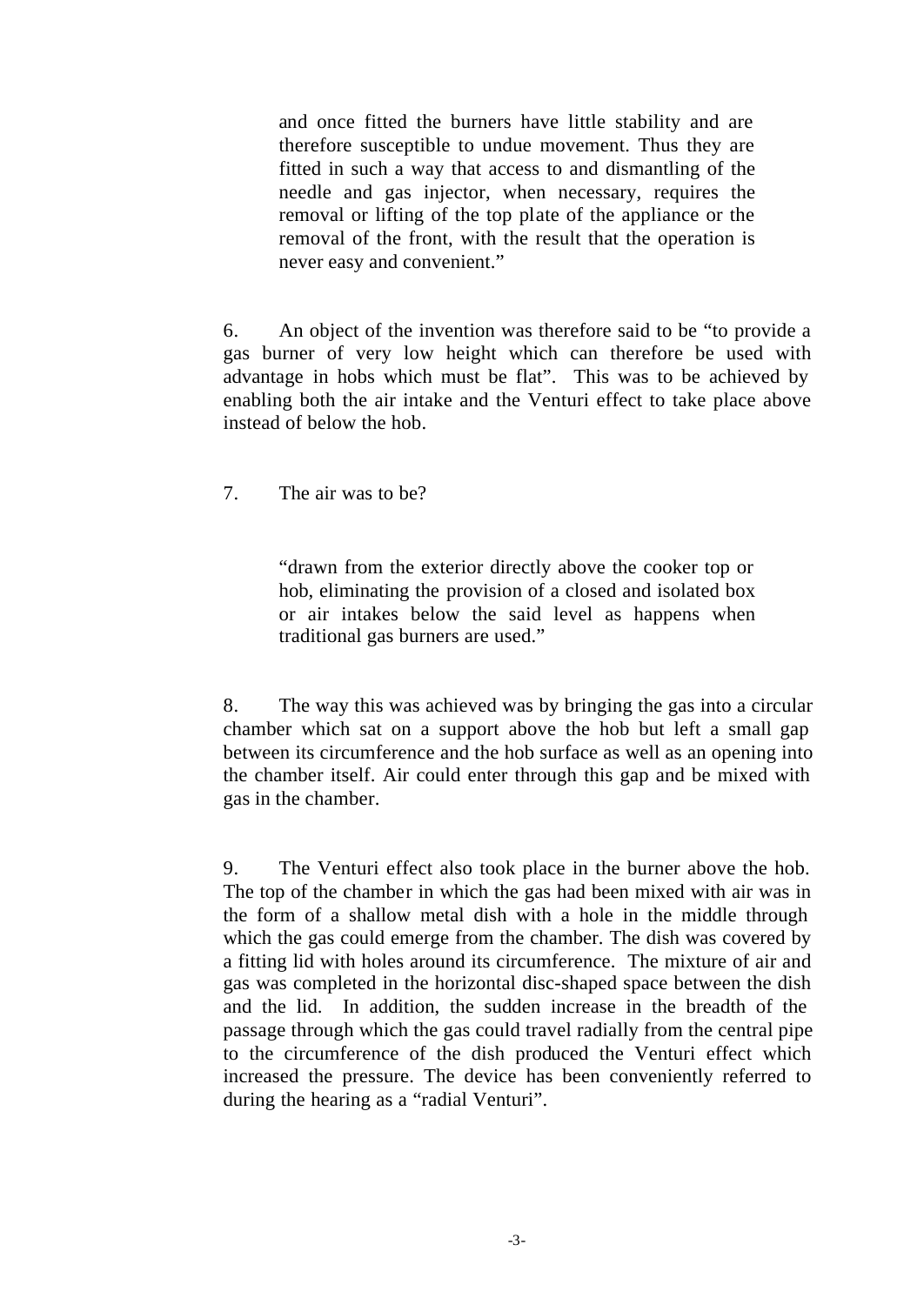10. In addition to having these advantages, the invention was said to consist of "units which can be combined with ease, are conveniently accessible and are easily separable" and which would "provide a gas burner which is easier to locate and centre and is stable when placed directly on the top of a cooker or hob".

11. The drawings showed an embodiment of the invention as consisting of three parts: first, a circular support unit with a flange to fix it to the hob plate and through the centre of which the combustible gas could enter from below; secondly, the unit which contained the chamber in which the gas could be mixed with air which had entered from above the hob and which had the dish-shaped top in which the mixing was completed and the Venturi effect took place; and thirdly, the lid over the dish, called the flame spreader, with its holes around the circumference.

#### *Obviousness*

12. Section 1(1) of the Patents Act 1977 provides that a patent may be granted only for an invention which, among other things, "involves an inventive step". By section 3, an invention is to be taken to involve an inventive step if:

"it is not obvious to a person skilled in the art, having regard to any matter which forms part of the state of the art…"

Section 2(2) provides that the "state of the art" is to be taken to comprise:

"all matter (whether a product, a process, information about either, or anything else) which has at any time before the priority date of that invention been made available to the public (whether in the United Kingdom or elsewhere) by written or oral description, by use or in any other way."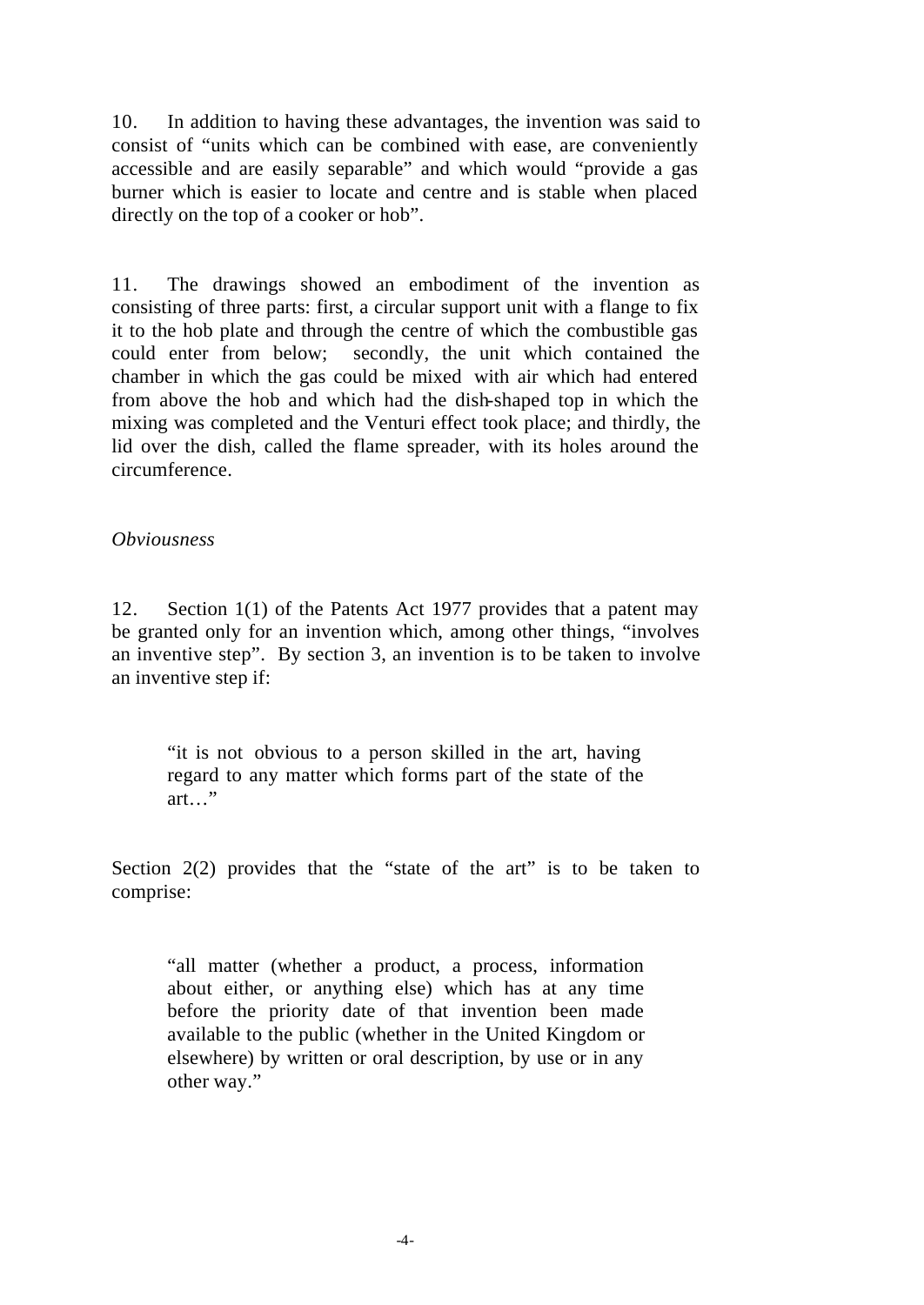13. Laddie J summarised SABAF's claim, at para 12, to inventiveness by reference to three disadvantages in the prior art which the invention was said to be designed to overcome. They were:

"(i) existing burner units are tall, so that they do not fit into slim hob units, (ii) the primary air which is entrained with the combustible gas comes from underneath the hob unit and (iii) existing burner units are difficult to disassemble. The third of these can be left to one side because, save in one very limited respect, it has not been suggested that there is anything inventive in the specific arrangement or design of parts required for the burners the subject of the patent, other than those arrangements or designs which are included to overcome the first two disadvantages. Therefore it is the first two disadvantages and the way in which they can be overcome which are significant to the issues in this case."

14. When he came to deal with the question of obviousness, at para 44, he returned to this analysis:

"As I have mentioned already, the two important features of the SABAF burners which are said to constitute an invention are (i) drawing primary air in from above the hob unit and (ii) the use of a flow path under the flame spreader in which the Venturi effect will be present. As I have also mentioned, there is nothing in the specification to suggest, nor has it been seriously argued, that these two features interact with each other."

15. Meneghetti relied upon certain foreign publications as matter which, if regard to them was had by the skilled man, would make both of these features obvious. It is only necessary to mention four. A design published in 1958 in *Energie Technik* by a Dresden state enterprise depicted a three-part burner consisting of a base, a mixing chamber and a conical top. The air was drawn in from above the hob. *Houdry,* a French patent of 1958, depicted a radial Venturi very similar to that of the patent in suit but drew its air from beneath the hob. *Alpes-Inox*, an actual hob unit on sale before the priority date, had burners which took air from above the hob but no radial Venturi. *Zanussi*, an Italian patent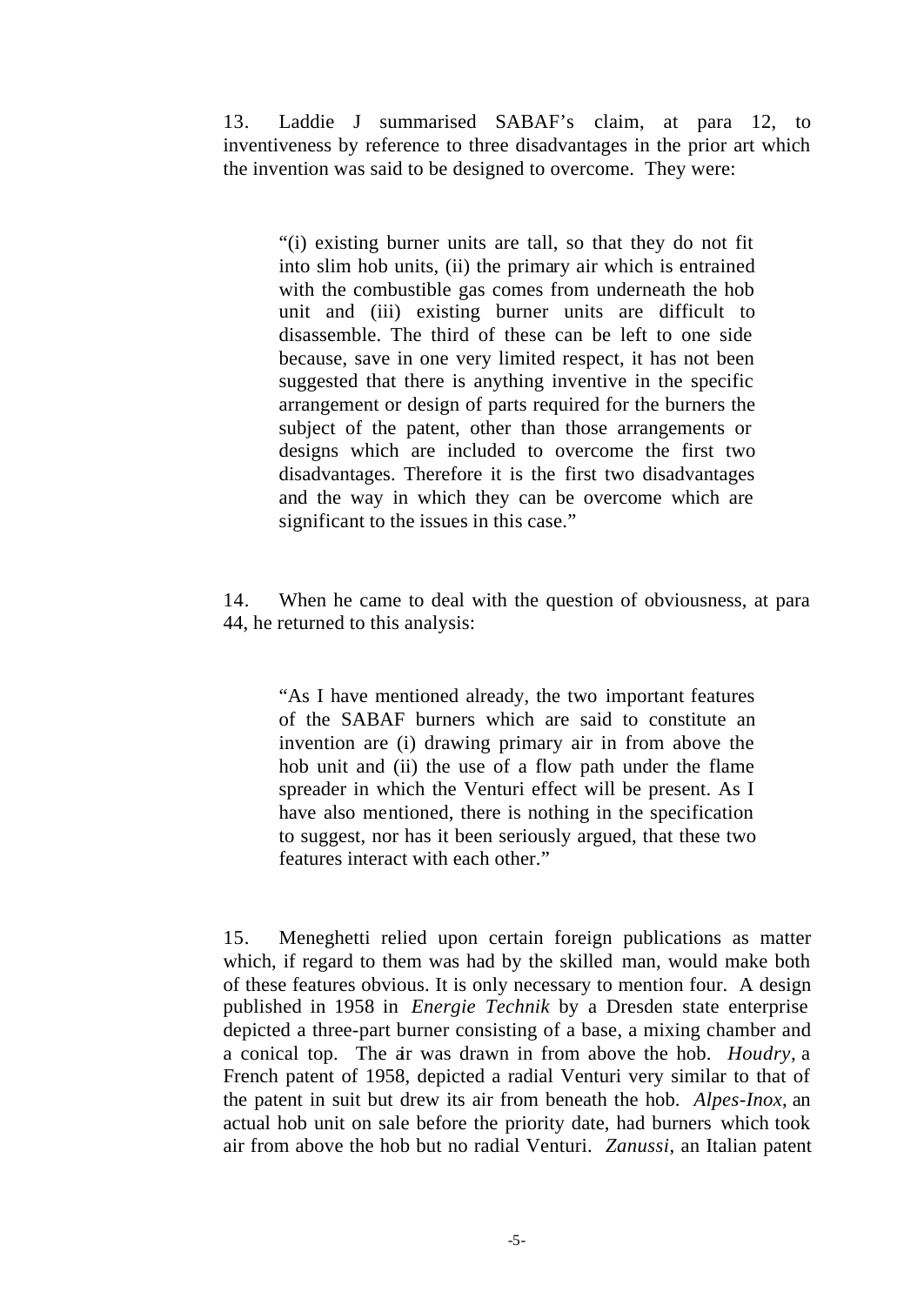of 1963, had a radial Venturi but was not in three parts and did not draw air from above the hob.

16. Laddie J decided, after hearing expert evidence, that both of the inventive features relied upon were obvious in the light of the prior art. Having regard to *Houdry* and *Zanussi*, it would have been obvious to the skilled man to use a radial Venturi to attain the desirable goal of a low hob unit for use on a work surface. Likewise, having regard to *Energie Technik* and *Alpes-Inox*, it would have been obvious not to have an air intake which intruded into the space beneath the hob but to take the air from above. On the other hand, *Houdry* and *Zanussi* did not teach the taking of air from above the hob and *Energie Technik* and *Alpes Inox* did not teach a radial Venturi. There was no item of prior art which taught both. But neither made the other function any differently or produced any combined effect except that each contributed separately to produce a slim hob which was suitable for a work surface over a cupboard.

17. On the basis of these findings, Laddie J applied what he called "the law of collocation" as formulated by Lord Tomlin in *British Celanese Ltd v Courtaulds Ltd* (1935) 52 RPC 171, 193:

"a mere placing side by side of old integers so that each performs its own proper function independently of any of the others is not a patentable combination, but that where the old integers when placed together have some working inter-relation producing a new or improved result then there is patentable subject-matter in the idea of a working interrelation brought about by the collocation of the integers."

18. Although this statement was made by reference to the pre-1977 United Kingdom law, the same principles are applied by the European Patent Office. The judge referred to the EPO Guidelines for Substantive Examination, where the following statement of principle appears in the current (Dec 2003) edition in Chapter IV:

"9.5 Combination vs. juxtaposition or aggregation

"The invention claimed must normally be considered as a whole. When a claim consists of a 'combination of features', it is not correct to argue that the separate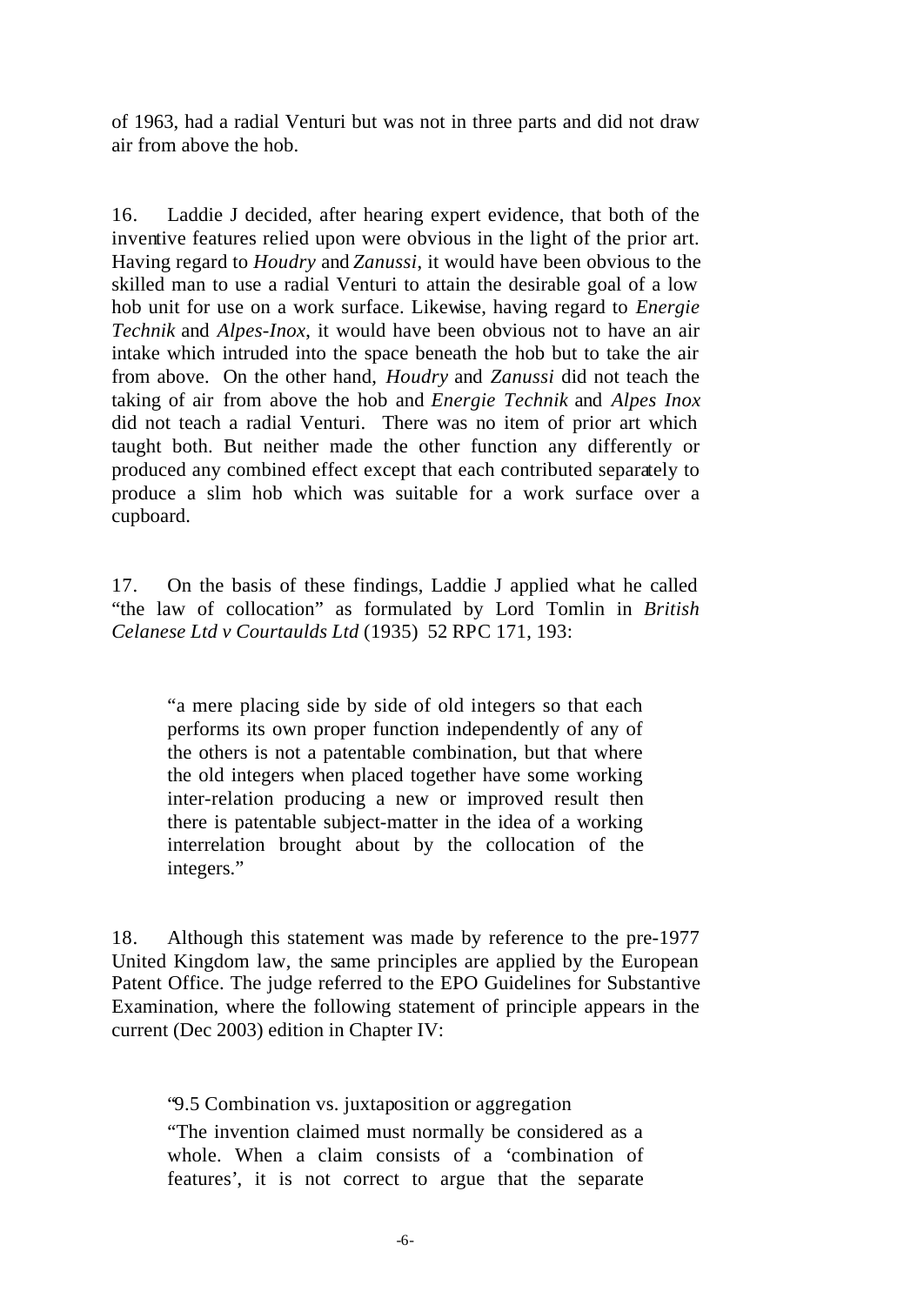features of the combination taken by themselves are known or obvious and that 'therefore' the whole subjectmatter claimed is obvious. However, where the claim is merely an 'aggregation or juxtaposition of features' and not a true combination, it is enough to show that the individual features are obvious to prove that the aggregation of features does not involve an inventive step. A set of technical features is regarded as a combination of features if the functional interaction between the features achieves a combined technical effect which is different from, e.g. greater than, the sum of the technical effects of the individual features. In other words, the interactions of the individual features must produce a synergistic effect. If no such synergistic effect exists, there is no more than a mere aggregation of features…

"Chapter IV, Annex 2.1 Obvious and consequently noninventive combination of features:

The invention consists merely in the juxtaposition or association of known devices or processes functioning in their normal way and not producing any non-obvious working inter-relationship.

Example: Machine for producing sausages consists of a known mincing machine and a known filling machine disposed side by side."

19. The judge rejected a submission on behalf of SABAF that the combination would lack an inventive step only if it was obvious to combine the two obvious features. This, he said, would "turn the law of collocation on its head." It would mean that the less the technical incentive for combining the two features (and therefore the less obvious it was to do so) the more the combination was likely to be patentable.

20. The judge remarked that it was difficult to fit the law of collocation into the well-known "structural approach" to obviousness described as follows by Oliver LJ in *Windsurfing International Inc v Tabur Marine (Great Britain) Ltd* [1985] RPC 59, 73-74:

"There are, we think, four steps which require to be taken in answering the jury question. The first is to identify the inventive concept embodied in the patent in suit. Thereafter, the court has to assume the mantle of the normally skilled but unimaginative addressee in the art at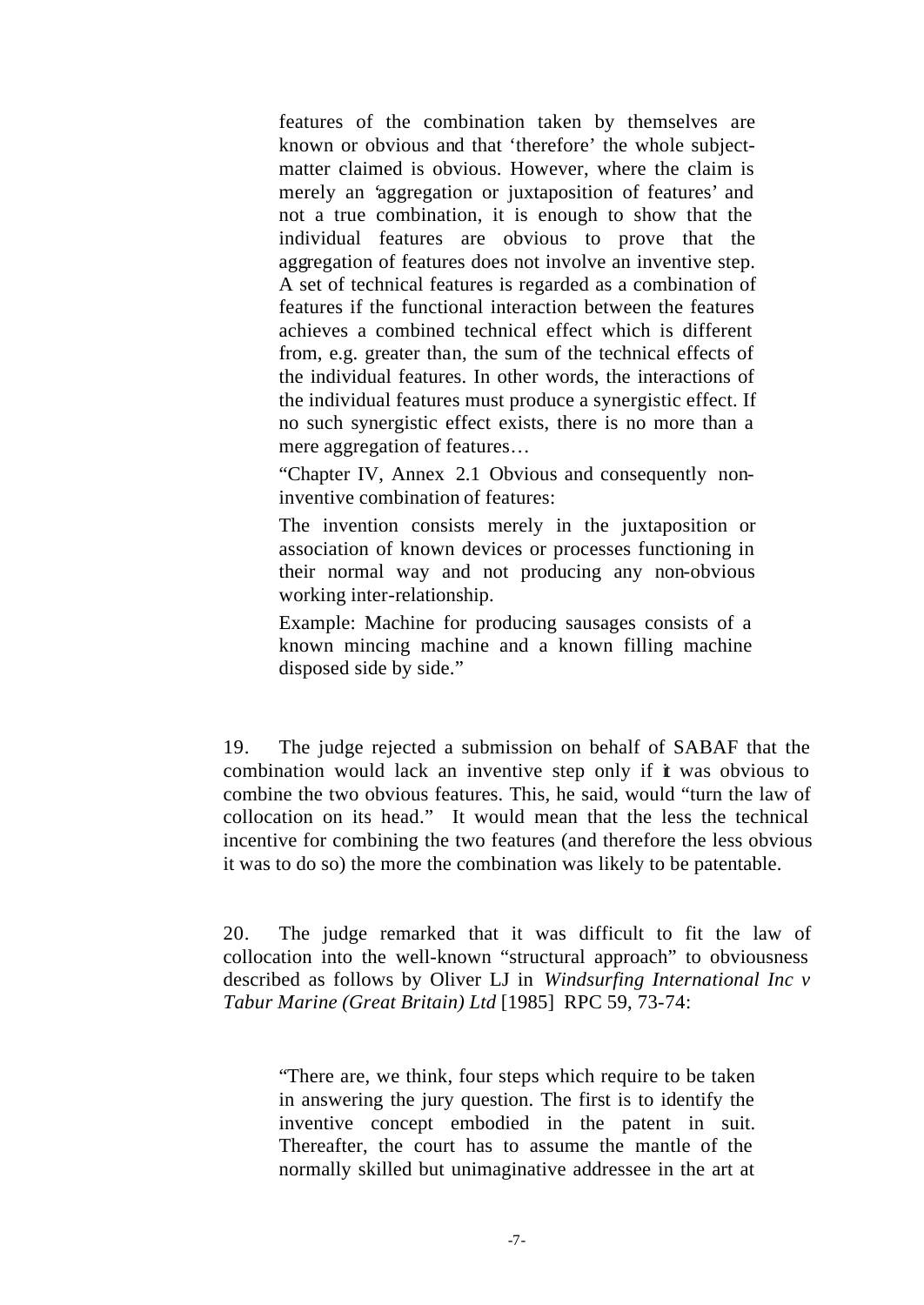the priority date and to impute to him what was, at that date, common general knowledge in the art in question. The third step is to identify what, if any, differences exist between the matter cited as being 'known or used' and the alleged invention. Finally, the court has to ask itself whether, viewed without any knowledge of the alleged invention, those differences constitute steps which would have been obvious to the skilled man or whether they require any degree of invention."

21. Having referred to the *Windsurfing* case in this way, the judge said no more about it. He considered that his findings that the two individual features were obvious and the law of collocation were enough to dispose of the case.

22. The Court of Appeal were upset by the judge's references to the "law of collocation", which they regarded as an illegitimate gloss on section 3 of the Act. On the other hand, they were equally upset by the judge's failure to apply the *Windsurfing* analysis, which they did not regard as a gloss upon section 3 of the Act. In their opinion, there was no separate law of collocation. Peter Gibson LJ said, at p 279, para 43:

"[I]t seems to us inevitable that in a case said to involve a mere collocation of two known concepts, the question is whether it will be obvious to the skilled man, using his common general knowledge, to combine those concepts."

23. He said that the omission to apply the *Windsurfing* analysis was a dangerous short cut because application of the third step would have revealed that the matter cited as prior art consisted of two separate disclosures and that it was impermissible to combine them for the purposes of the fourth step unless it would have been obvious to do so.

24. In my opinion the approach of the Court of Appeal is contrary to well established principles both in England and in the European Patent Office, as stated in the quotation from Lord Tomlin and the EPO Guidelines to which I have referred. I quite agree that there is no law of collocation in the sense of a qualification of, or gloss upon, or exception to, the test for obviousness stated in section 3 of the Act. But before you can apply section 3 and ask whether the invention involves an inventive step, you first have to decide what the invention is. In particular, you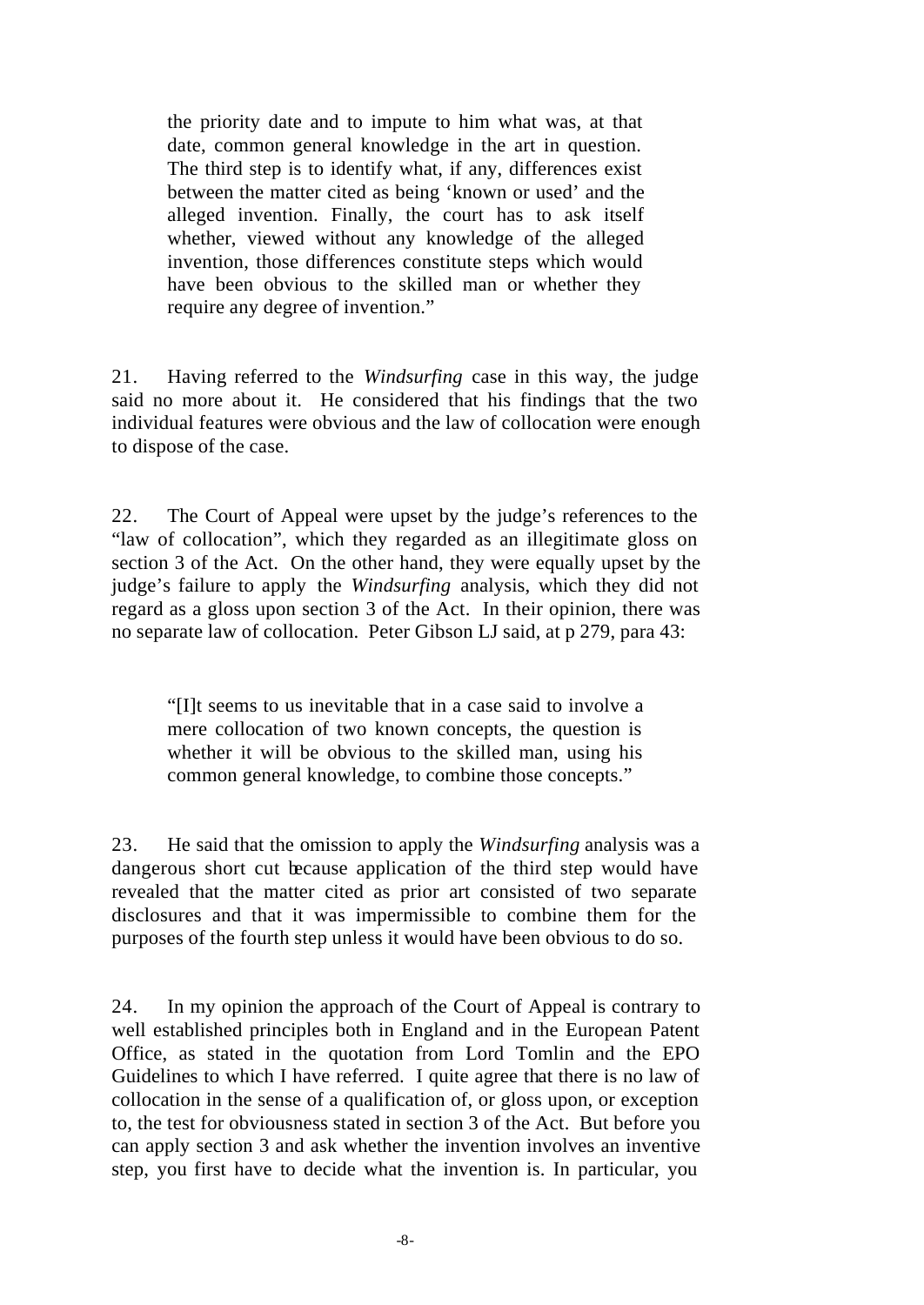have to decide whether you are dealing with one invention or two or more inventions. Two inventions do not become one invention because they are included in the same hardware. A compact motor car may contain many inventions, each operating independently of each other but all designed to contribute to the overall goal of having a compact car. That does not make the car a single invention.

25. Section 14(5)(d) of the Act provides (following article 82 of the EPC) that a claim shall "relate to one invention or to a group of inventions which are so linked as to form a single inventive concept". Although this is a procedural requirement with which an application must comply, it does suggest that the references in the Act to an "invention" (as in section 3) are to the expression of a single inventive concept and not to a collocation of separate inventions.

26. The EPO guidelines say that "the invention claimed must normally be considered as a whole". But equally, one must not try to consider as a whole what are in fact two separate inventions. What the Guidelines do is to state the principle upon which you decide whether you are dealing with a single invention or not. If the two integers interact upon each other, if there is synergy between them, they constitute a single invention having a combined effect and one applies section 3 to the idea of combining them. If each integer "performs its own proper function independently of any of the others", then each is for the purposes of section 3 a separate invention and it has to be applied to each one separately. That, in my opinion, is what Laddie J meant by the law of collocation.

27. If one approaches the matter on this basis, it is clear that Laddie J correctly applied the relevant principles at each stage. He found that taking the air above the hob and having a radial Venturi had no effect upon each other and that he was therefore dealing with two alleged inventions, each of which had to pass the test laid down in section 3. He identified the inventive step in each. He asked himself what in each case were the differences between the relevant prior art and the invention. He found that there were virtually none. He concluded that it would have required no invention on the part of the skilled man armed with common general knowledge in the art to design a product in accordance with the alleged invention. In other words, he applied section 3 according to the *Windsurfing* structure to each of the features alleged to constitute the invention.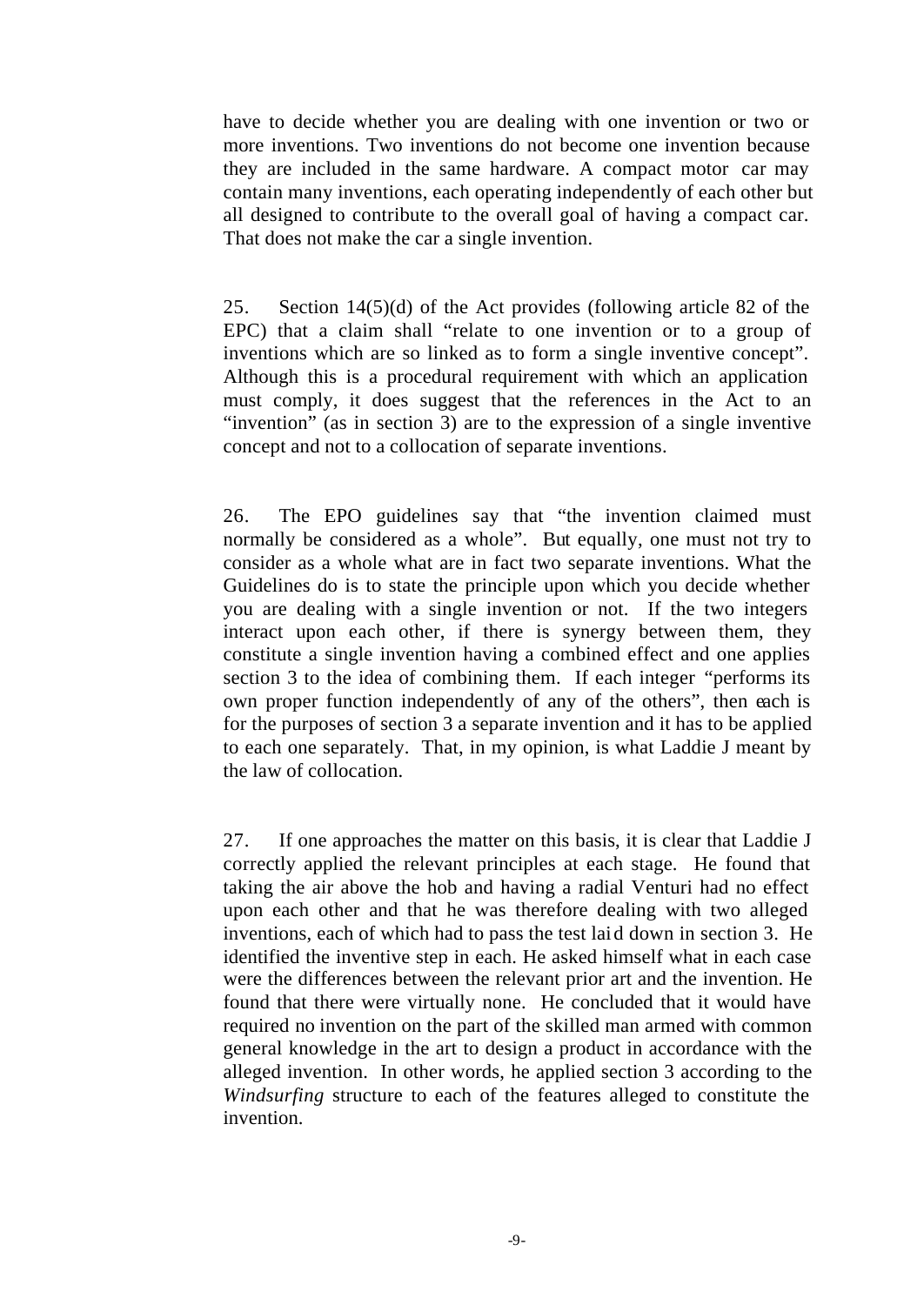28. Mr Thorley QC, who appeared for SABAF, did not in the end dispute the validity of these principles or try to defend the Court of Appeal's proposition that one should combine separate inventions and then ask whether the combination would have been obvious. Instead, he argued a point which does not appear to have been argued before Laddie J, namely, that there was more to the inventiveness of the product than the two features identified by the judge. The additional feature upon which he relied was the division of the burner into three parts: the base, the unit containing the mixing chamber and the flame spreader acting as a lid over the mixing chamber and creating the radial Venturi. This, he said, made for elegant design and easy maintenance.

29. In my opinion this argument fails on the facts. The judge, in a passage which I have already cited, said that it had not been suggested that there was:

"anything inventive in the specific arrangement or design of parts required for the burners the subject of the patent, other than those arrangements or designs which are included to overcome the first two disadvantages"

30. Mr Thorley said that this was not so. SABAF's expert Mr Crowther had said in his witness statement that the essence of the invention was:

"a combination of:

- (a) an air supply from above the cooker plate, with
- (b) the replacement of the traditional long mixing tube (either horizontal or vertical) with a very short vertical mixing tube followed by an elegantly designed horizontal mixing section shaped so as to produce a venturi effect within the area below the flame spreader so as to complete the mixing of the air and gas in that region and restore the pressure of the mixed gas and air sufficient to permit complete combustion at the burner ports

all encompassed within an elegant mechanical arrangement to give a very compact burner, easily capable of being assembled and disassembled in situ and operating with all three gas families."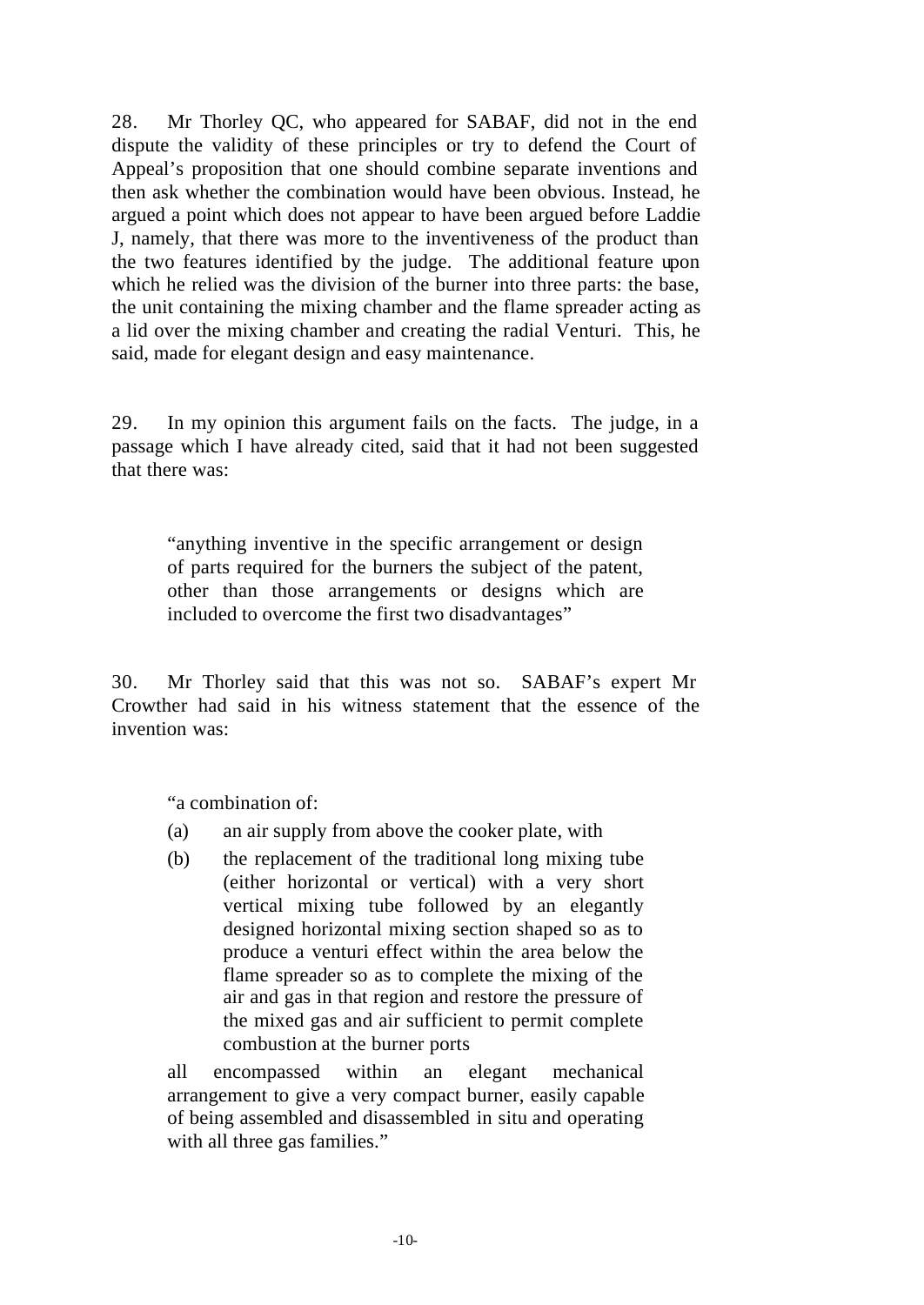31. Mr Thorley said that Mr Crowther was not cross-examined upon this compendious statement of the inventive concept. But that was not the case. It was accepted by Mr Crowther that although the invention could be operated with all three gas families, it taught nothing about how this should be done. As for the elegant mechanical arrangement, it was very much the subject of further investigation in oral evidence. Mr Crowther was asked about the *Energie Technik* design:

"Q. It has essentially the same three components as the components in the patent, of course we can argue about how different they are in terms of the passage shapes?

A. Yes…

Q. It looks as if this body is located on a support?

A. Yes.

Q. In essentially the same way as the patent?

A. Yes.

Q. This is also taking air in the same way from above the hob?

A. Yes.

Q. Apart perhaps from the depth of the burner…it seems to have the same elegant mechanical arrangement as the patented object?

A. Yes."

32. And then he was asked about *Houdry*, which had a radial Venturi but did not take air from over the hob:

"A. But of course there are other things which are not displayed on this Houdry patent which the Sabaf patent does display.

Q. …One of them, I suppose, is the fact that it takes air from over the hob?

- A. Yes.
- Q. What else?
- A. It is principally the airflow at the hob…
- Q. What else is there?

A. Apart from prejudice against the fact that it came from a first family gas, not a lot."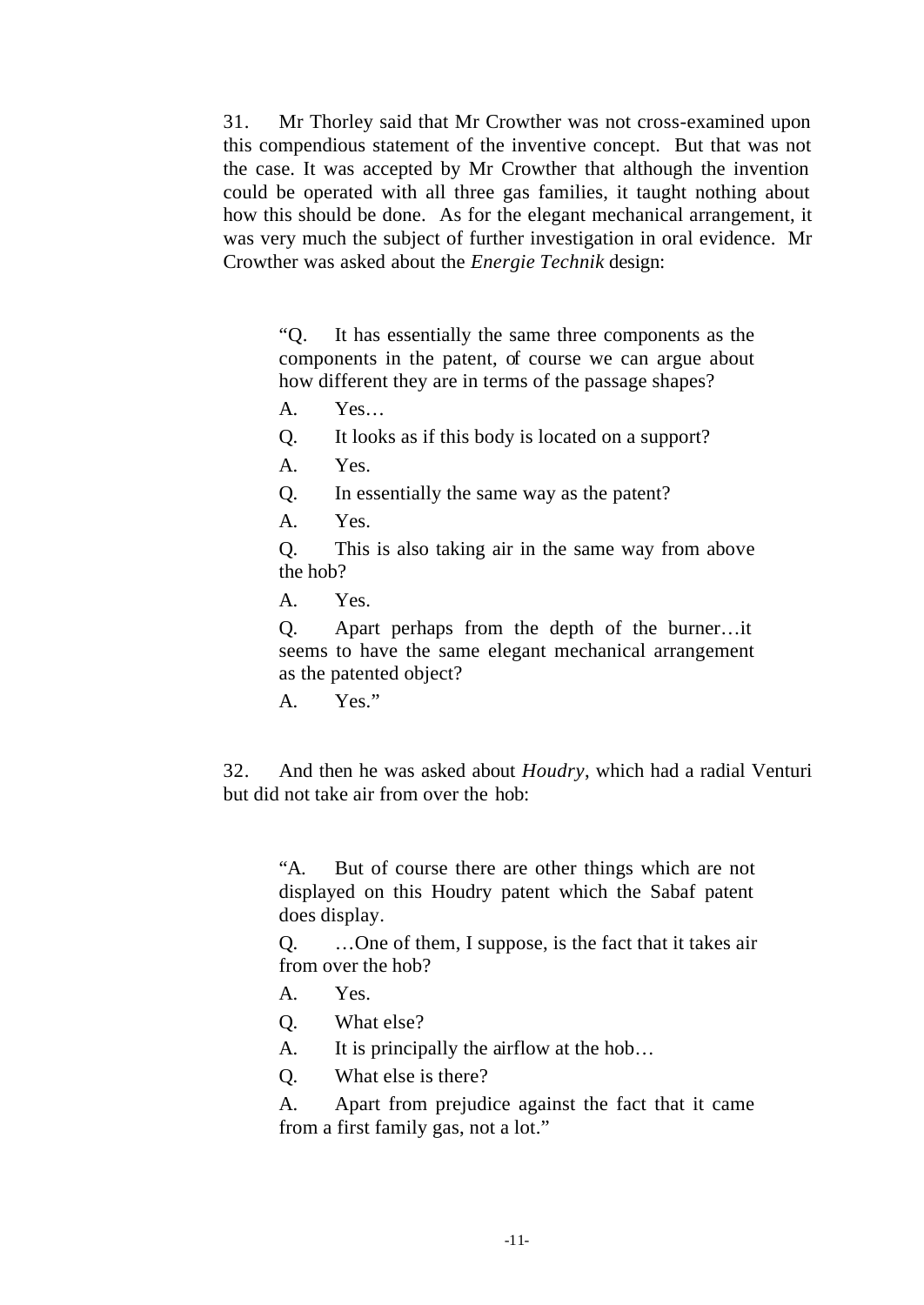33. It therefore seems to me that the judge was amply justified in concluding that the only issues on obviousness were concerned with the two features which he had identified. I think that he was right and would therefore allow the appeal and declare that the patent had always been invalid.

## *Infringement*

34. In view of my conclusion on the outcome of the appeal, the question of infringement does not strictly arise. But since it also gave rise to a difference of opinion between the judge and the Court of Appeal and may be of some significance in other cases, I shall express a view on the matter.

35. Section 60(1) of the Act defines infringement as the doing of various things in the United Kingdom in relation to the invention without the consent of the proprietor of the patent. If the invention is, as in this case, a product, a person infringes if he:

"makes, disposes of, offers to dispose of, uses or imports the product or keeps it whether for disposal or otherwise."

36. The evidence in this case was that Meneghetti had made the product in Italy and sold it to MFI Furniture Centres Ltd ("MFI"). The property had passed to MFI in Italy and until November 1998 MFI had arranged for the hobs to be collected by its lorries from the Meneghetti plant in Italy. So, apart from its participation in the acts of MFI by virtue of having sold them the products, Meneghetti had done no acts in the United Kingdom.

37. In November 1998, however, there was a change in the transport arrangements. MFI ceased to send their own lorries and asked Meneghetti to arrange for transport to the United Kingdom. The evidence about the new contractual arrangements was sparse. Mr Antonio Brotto, Meneghetti's sales manager, said in a witness statement: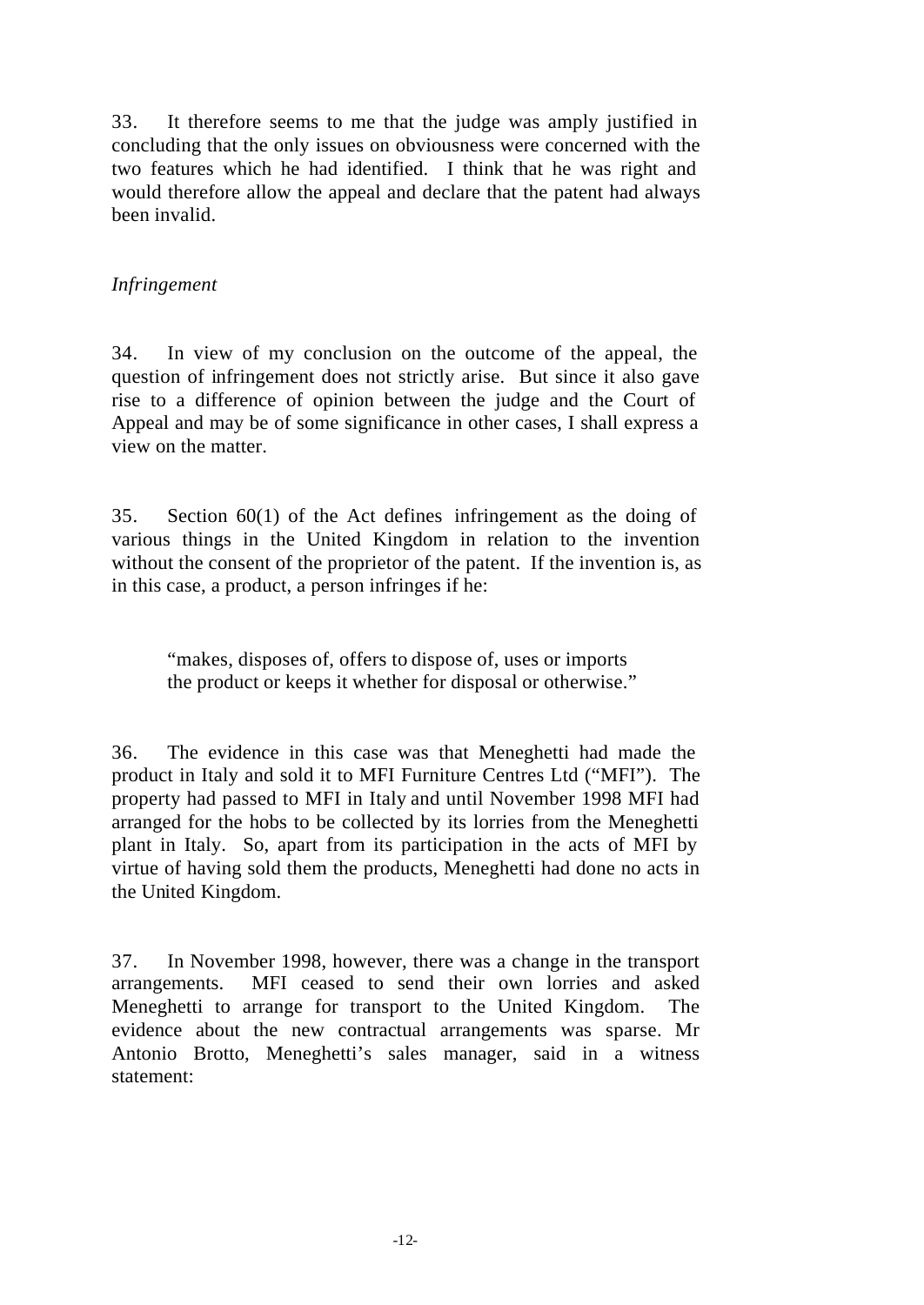"From November 1998, Meneghetti, at [MFI's] request…arranged transportation of the hobs to England for which a separate invoice was issued."

38. In a further statement by way of amplification, he said that insurance of the goods was "automatically arranged" by the transport company selected by Meneghetti, which was reimbursed by MFI for the carriage and insurance. The judge found that there was no dispute that title to the goods passed to MFI in Italy. It was their goods which Meneghetti arranged to be transported to the United Kingdom.

39. SABAF put their case on infringement in two ways. First, they said that MFI had done acts of infringement in the United Kingdom by importing the products, using them and disposing of them or keeping them for disposal, and that Meneghetti had participated as a secondary party in these acts so as to make itself a joint tortfeasor. The test for such secondary liability in English law is whether the acts were done pursuant to a common design so that the secondary party has made the act his own. Both the judge and the Court of Appeal rejected this form of liability on the facts and there is no appeal against that decision.

40. The alternative submission was that by arranging the transport, Meneghetti had itself done the act of importing the goods into the United Kingdom. On the face of it, this is a startling submission. MFI was obviously the importer of the goods. Meneghetti's arranging the transport may or may not have been sufficient to amount to participation in the act of importation so as to make itself jointly liable as a secondary party, but in view of the abandonment of any allegation of joint liability, no such argument has been advanced. The contention is that Meneghetti was the importer.

41. In my opinion this argument must fail. Meneghetti made arrangements on behalf of MFI for the importation by MFI of its goods into the United Kingdom. The contract of carriage is presumed to have been made on behalf of the consignee and owner of the goods: see Clarke, *International Carriage of Goods by Road* (3rd ed 1997) at pp 428-429, para 216a. If there had been short delivery, MFI would have been the proper party to sue on the contract. But I do not think that one need rely on the technicalities of the contract of carriage. Meneghetti was not the importer because, whoever had contracted with the carrier, MFI was the importer.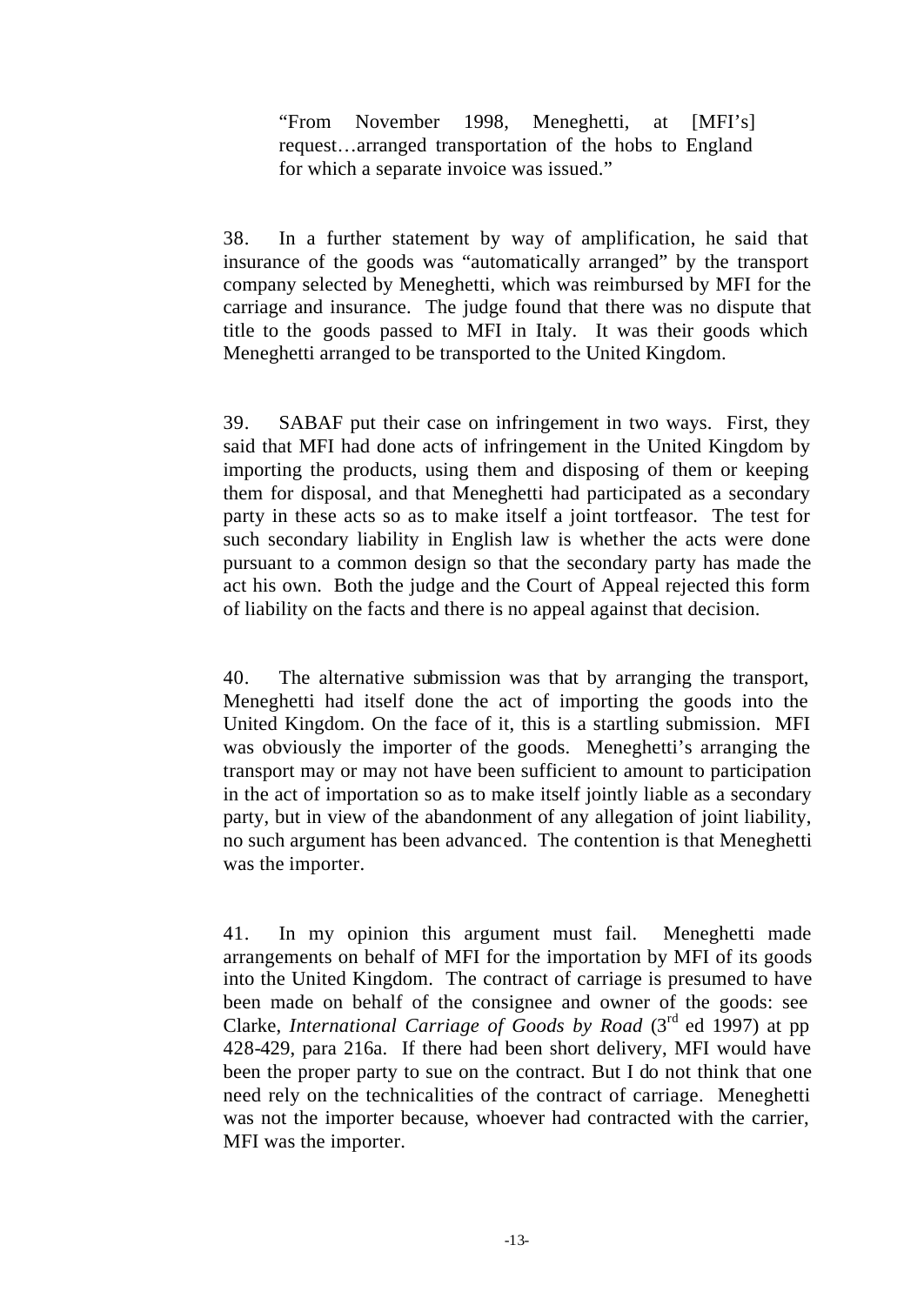42. I must mention some of the cases on which Mr Thorley relied. In *Waterford Wedgwood plc v David Nagli Ltd* [1998] FSR 92 the sellers supplied counterfeit Waterford crystal to a buyer in New York. They had arranged for the goods to be shipped from Ireland to Spain and then from Spain to Felixstowe, where they were transhipped and sent to New York. The question was whether the sellers had infringed the Waterford trade mark in the United Kingdom by importing the goods into Felixstowe.

43. Sir Richard Scott V-C decided that they had imported the goods into the United Kingdom and I respectfully think that he was right. The buyer had not imported them into the United Kingdom. He had imported them into New York. The passage of the goods through Felixstowe was entirely the act of the seller and he was therefore the importer in relation to the United Kingdom. I have no doubt that Sir Richard Scott would have given a different answer if he had been asked whether the seller, having arranged the carriage, should for that reason be treated as having imported the goods into New York.

44. Mr Thorley also relied upon cases in the Netherlands, France and Germany in which foreign sellers had been held liable for patent infringement. In *Probel v Parke Davis* (1964 NJ 1372, No 494) the Supreme Court of the Netherlands decided that a Belgian seller had infringed by despatching infringing articles to customers in the Netherlands by transport which he had arranged. In that case, however, the infringement relied upon was "bringing the goods into the market" ("in het verkeer-brengen") contrary to article 30(1) of the Patent Act then in force. This is a much wider expression that importing the goods.

45. The French and German cases (*Quivogne v Bucher Guyer* (19 January 1988) Court of Appeal, Nancy - Decree 140/88 MR 1870/86 and *"Pipe Branching" (Rohrverzweigung)* in the Landgericht Düsseldorf (7 November 2000 438/99) are both concerned with the secondary joint liability of a foreign exporter for infringement by the importer. In my opinion they do not support the proposition that both the buyer and the seller can each be the importer.

46. For these reasons I would agree with the Court of Appeal that infringement was not established and would dismiss the cross-appeal.